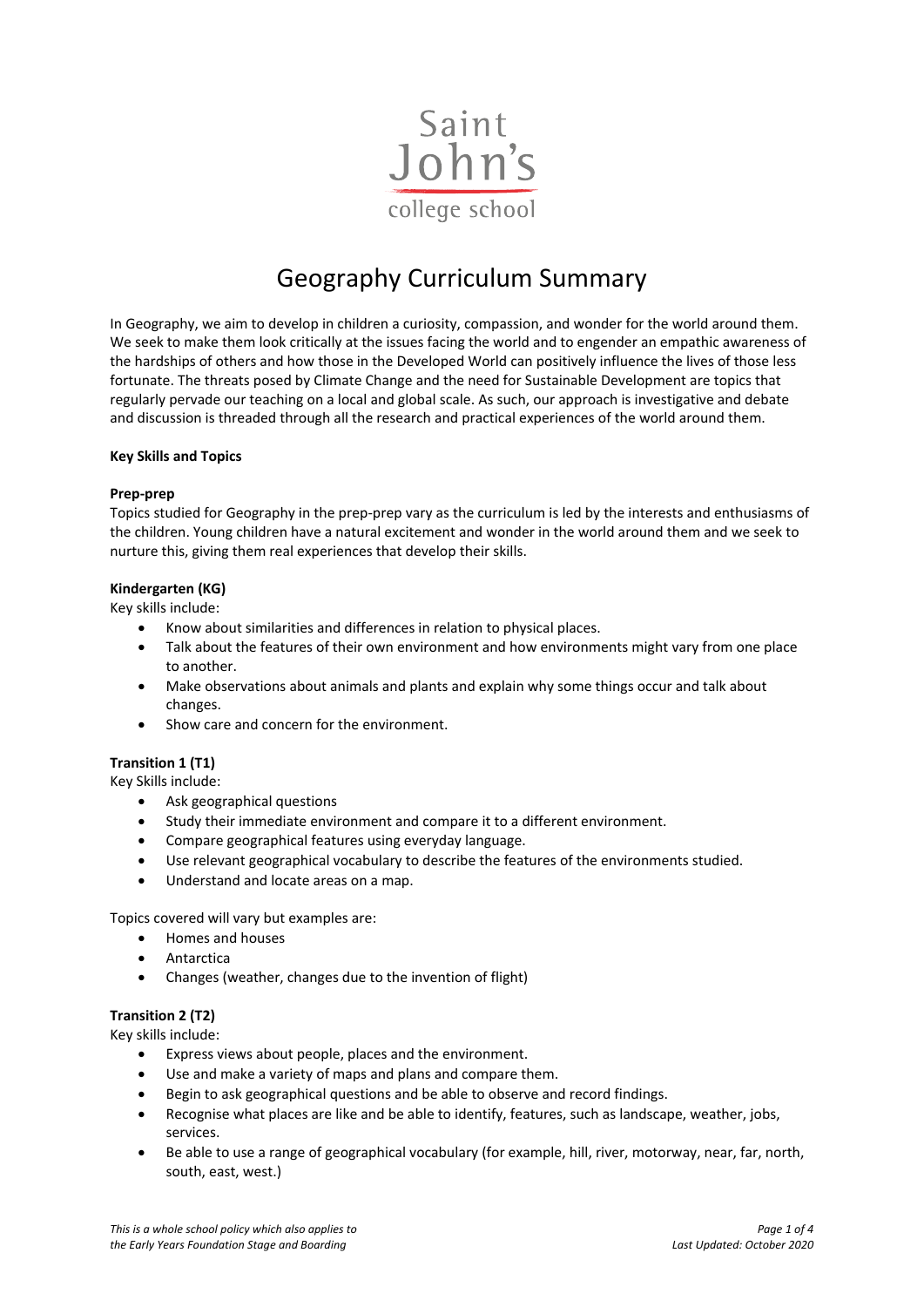- Use accounts, pictures and photographs to find out about locations
- Recognise how places have become the way they are and how they are changing.
- Recognise how places are linked to other locations in the world.
- Make comparisons between contrasting locations.

Topics covered will vary depending on the children's interests and are often linked to History, for example in Victorians, map and atlas work comparing travel in Victorian times to the present and comparing different sorts of settlements such as the seaside and London.

# **Form 1**

Key skills include:

- Read and use maps, understanding how to interpret symbols for key features and being able to locate places.
- Use geographical vocabulary to make comparisons between different countries, including comparisons of climate, culture, environment, language, physical geography, food.
- Understand how animals adapt to be able to live in different environments and to be able to recognise how places have become the way they are and how they are changing.
- Understand how some physical features of the landscape are formed.
- Ask geographical questions and know how to carry out research to find the answers based on accounts, pictures, maps and the personal experience of visiting speakers.

Topics will vary but may include:

- Mapping
- India
- Deserts
- Rainforests

In the Summer term, the children choose their own topic for study and geographical skills are taught through this area of their interest

## **Form 2**

Key skills include:

- Understand the human consequences of natural disasters.
- Use an atlas and maps effectively, understanding the different sorts of maps and how to read them (political and physical maps), including looking at symbols and scale.
- Use geographical vocabulary to describe the physical world, how it was formed and to make comparisons between different countries, including comparisons of climate, culture, environment, language, physical geography, food.
- Understand how geography such as climate affects settlement.
- Represent geographical information clearly, such as through the use of graphs.
- Understand the causes and consequences of tourism and farming.
- Understand how physical and human geography affects daily life for people in different parts of the world, including landscape, climate and transport.
- Read and interpret information about how Natural Disasters are measured.

Topics will vary but may include:

- Natural Disasters
- Europe
- Africa

In the Lent term, the children choose their own topic for study and geographical skills are taught through this area of their interest

# **Form 3**

Key skills include:

- Use an atlas and maps effectively, being able to read and interpret different sorts of maps and locating countries, cities, geographical regions and land patterns and to create maps.
- Understand the role of trade in development.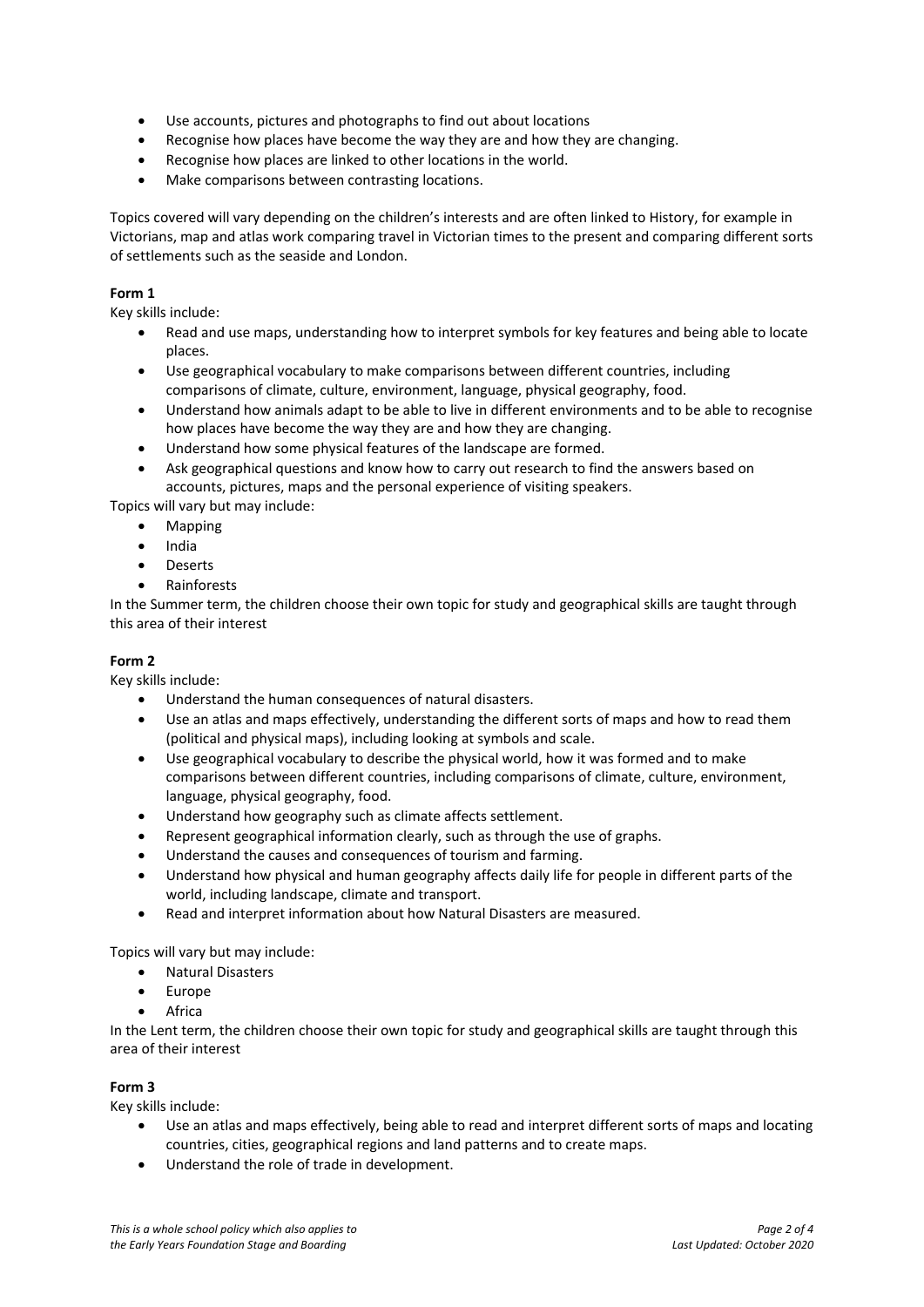- Present geographical information clearly in a range of ways, including diagrams, maps, graphs, charts and extended projects.
- Describe and understand the physical and human characteristics of different countries and how these affect the lives of those living in different settlements, including climate, landscape, land use, economic activity, natural resources, food.

## Topics:

- Weather and climate Oceans of the world, sustainability and environmental issues
- Extreme environments Study of the developing world
- Japan greyest nation
- Map wise Caribbean

## **Form 4**

Key skills include:

- Use and compare a range of different resources to understand geographical features of an area, including aerial photos, Google Earth, mapping software.
- Use an atlas and maps effectively, being able to read and interpret different sorts of maps and locating countries, cities, geographical regions and land patterns; be able to give and follow directions using a map and the 8 points of the compass and six figure grid references.
- Describe and understand the physical and human characteristics of different countries and how these affect the lives of those living in different settlements, including climate, landscape, land use, economic activity, natural resources, food.
- Understand and debate the conflicting viewpoints about use of land and resources and the environmental effects of decisions.
- Understand and describe the differences in development between less economically developed countries and more economically developed countries.
- To examine the geographical distribution of disease and how they vary between countries of differing levels of development.
- Be able to present geographical information in a range of different ways, including a sustained country project on a country of their choice and the fieldwork on Wandlebury combining human and physical geography

## Topics:

- OS mapwork and orienteering
- Management and habitats of a country park
- Exploring the divide
- Explaining the divide
- Geography of disease

## **Form 5 and 6**

In Forms 5 & 6 the Common Entrance syllabus is taught. Key skills for these year groups include:

- Know and locate the main countries, cities and natural features across the world.
- Discuss and debate geographical issues using an extended geographical vocabulary and understanding the differing viewpoints in geographical issues.
- Use geographical enquiry skills when developing knowledge and understanding of people, places, patterns and processes, environmental awareness and sustainable development.
- Ask geographical questions and undertake enquiries inside and outside the classroom about people, places and environments;
- analyse evidence, make decisions and evaluate information, ideas and opinions;
- use skills specific to geography, including those of fieldwork and mapwork;
- draw on many different sources and resources, such as maps and atlases, photographs and written and visual materials, including the use of ICT.
- Use a range of techniques to collect and record data, including questionnaires, surveys, mapping, field sketches and secondary research.